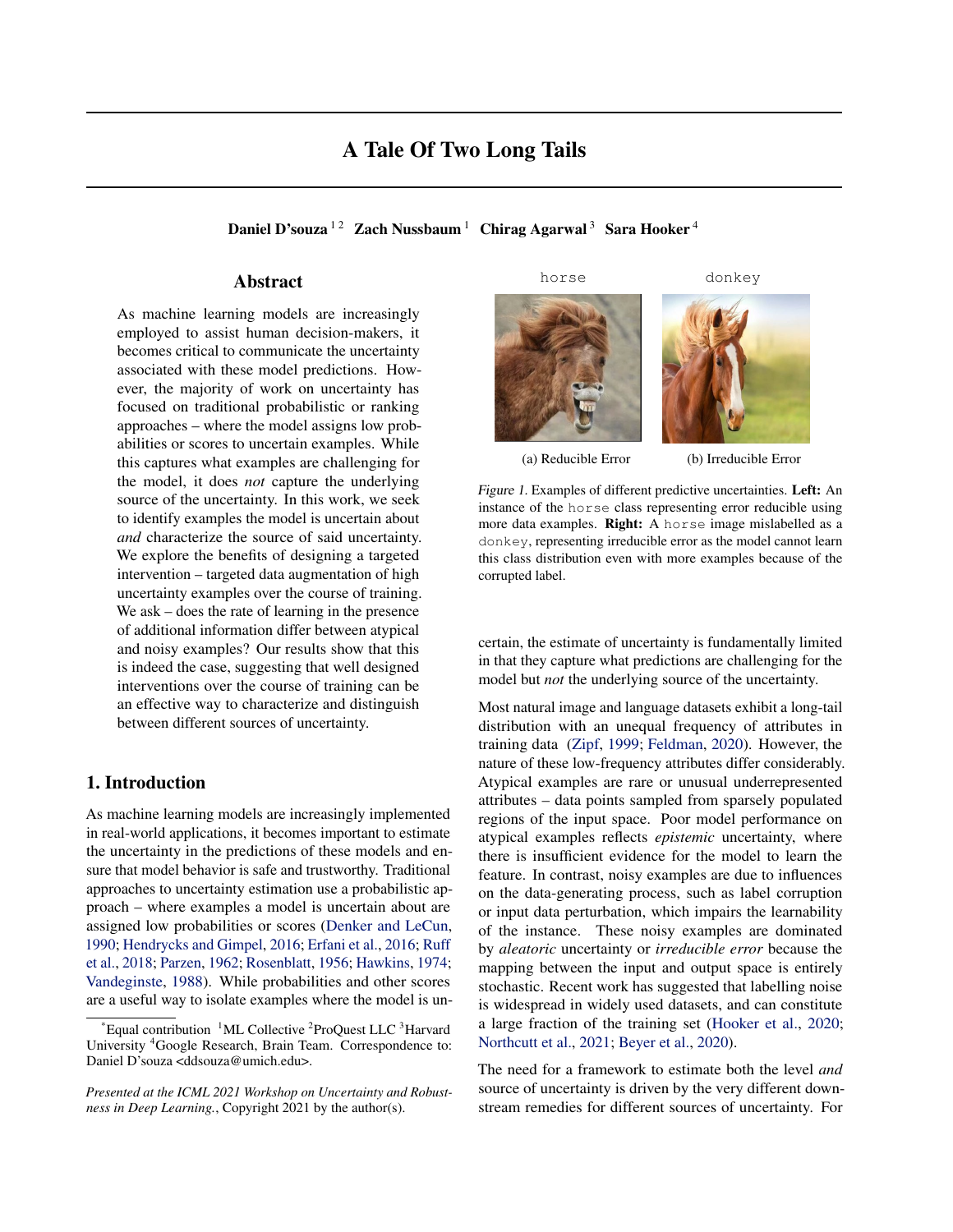sources of high *epistemic* uncertainty, such as low-frequency attributes or challenging fine-grained samples (atypical), a practitioner can improve model performance by either collecting more data that are similar or re-weighting examples to improve model learning of this instance (or other active learning techniques) [\(Budd et al.,](#page-4-0) [2021;](#page-4-0) [Zhang et al.,](#page-5-0) [2019;](#page-5-0) [Liu et al.,](#page-4-0) [2020\)](#page-4-0). In contrast, for causes of *aleatoric* uncertainty, such as noisy examples, solutions like downweighting or elimination through data cleaning are advocated [\(Zhang et al.,](#page-5-0) [2020;](#page-5-0) [Li et al.,](#page-4-0) [2019;](#page-4-0) [Thulasidasan et al.,](#page-5-0) [2019b;](#page-5-0) [Liu and Guo,](#page-4-0) [2020;](#page-4-0) [Schroder and Niekler,](#page-5-0) [2020\)](#page-5-0).

Despite the importance of identifying the sources of predictive uncertainty, this subject has been relatively under-treated in ML literature. Probabilistic frameworks will accord high uncertainty to both underrepresented attributes and noisy examples, failing to distinguish between the two. While sub-fields have evolved separately around the treatment of low-frequency and noisy distributions [\(Wu](#page-5-0) [et al.,](#page-5-0) [2020;](#page-5-0) [Yi and Wu,](#page-5-0) [2019;](#page-5-0) [Thulasidasan et al.,](#page-5-0) [2019a\)](#page-5-0), only limited work to date has focused on the sources of uncertainty within a unified framework [\(Kendall and Gal,](#page-4-0) [2017;](#page-4-0) [Depeweg et al.,](#page-4-0) [2018\)](#page-4-0).

Present Work. In this work, we seek to identify examples the model is uncertain about *and* characterize the source of said uncertainty. We leverage the key distinguishing difference between *Epistemic* and *Aleatoric* uncertainty – one is reducible given additional data and the other is not. We propose targeted data augmentation throughout training to amplify the difference in learning rate between atypical and noisy examples. Our results show well designed interventions over the course of training can be an effective way to cluster and distinguish between different sources of uncertainty.

### 2. Methodology

### 2.1. Sources of Uncertainty

We consider a supervised learning setting where we denote the training dataset  $D$  as:

$$
\mathcal{D} \stackrel{\text{def}}{=} \{(x_1, y_1), \dots, (x_N, y_N)\} \subset \mathcal{X} \times \mathcal{Y} \tag{1}
$$

where  $X$  represents the data space and  $Y$  the set of outcomes associated with the respective instances. We consider a neural network as a function  $f_w : \mathcal{X} \mapsto \mathcal{Y}$  with trainable weights w. Given the training dataset,  $f_w$  optimizes a set of weights  $w^*$  by minimizing an objective function  $L$ ,

$$
w^* = \underset{w}{\text{arg min}} L(w) \tag{2}
$$

Here, we aim to quantify the uncertainty associated with a model prediction, and to subsequently identify the source of the uncertainty by classifying examples as contributing disproportionately to *aleatoric* or *epistemic* uncertainty. This means we are interested in firstly obtaining a good measure of *predictive uncertainty*, the uncertainty related to the prediction  $\hat{y}_i$  for an input instance  $\mathbf{x}_i \in \mathcal{X}$ . To this end, we leverage Variance of Gradients (VoG) [\(Agarwal](#page-4-0) [and Hooker,](#page-4-0) [2020\)](#page-4-0), a class-normalized variance gradient score for determining the relative ease of learning data samples within a given class. Important for our use case, VoG produces a per-example score that can be used to rank the entire dataset. Secondly, it measures change in gradient updates over the course of training – which we use to measure the impact of targeted interventions on model uncertainty. Given the predicted or true class label  $p$ , VoG first calculates the gradients of the pre-softmax activation layer  $l$  with respect to each pixel  $x_i$  and sums it across the color channels to arrive at  $S \in \mathbb{R}^{32 \times 32}$ , *i.e.*,

$$
\mathbf{S} = \frac{\partial A_p^l}{\partial x_i} \tag{3}
$$

The variance of gradients is then calculated across each pixel using the gradients from a set of K checkpoints, *i.e.,*  $\{S_1, \ldots, S_K\}.$ 

$$
VoG_p = \sqrt{\frac{1}{K} \sum_{t=1}^{K} (S_t - \mu)^2}
$$
 (4)

Finally, the score is averaged across all pixels  $N_p$  to compute a scalar VoG score.

$$
V_0 G = \frac{1}{N_p} \sum_{p=1}^{N} (V_0 G_p)
$$
 (5)

# 2.2. Characterizing the difference between atypical and noisy examples

An accurate uncertainty score  $s(f_w, \mathbf{x}_i)$  for an instance  $x_i \in \mathcal{X}$  reflects the accumulation of uncertainty in the data curation process, the set of modeling choices and the training protocol itself. Thus, the possible outcome  $\hat{y}_i$  depends upon the dataset  $D$  and the underlying model  $f_w$ . Intuitively,  $s(f_w, \mathbf{x}_i)$  is a composition of both aleatoric  $(s_a(f_w, \mathbf{x}_i))$  and epistemic knowledge  $(s_e(f_w, \mathbf{x}_i))$ .

One way to characterize uncertainty as aleatoric or epistemic is to ask whether it can be reduced through additional training data. In this work, we apply transformations  $\theta$  to the training set D, resulting in a new set  $\mathcal{D}_A$ . The stochasticity of the transformation parameters is responsible for generating new samples, *i.e., data augmentation*.

We evaluate the impact of providing additional information for all training examples  $\forall x_i \in \mathcal{X}$  relative to not providing additional information. This amounts to comparing standard data augmentation to no data augmentation. In addition, we also explore the benefits of designing a targeted intervention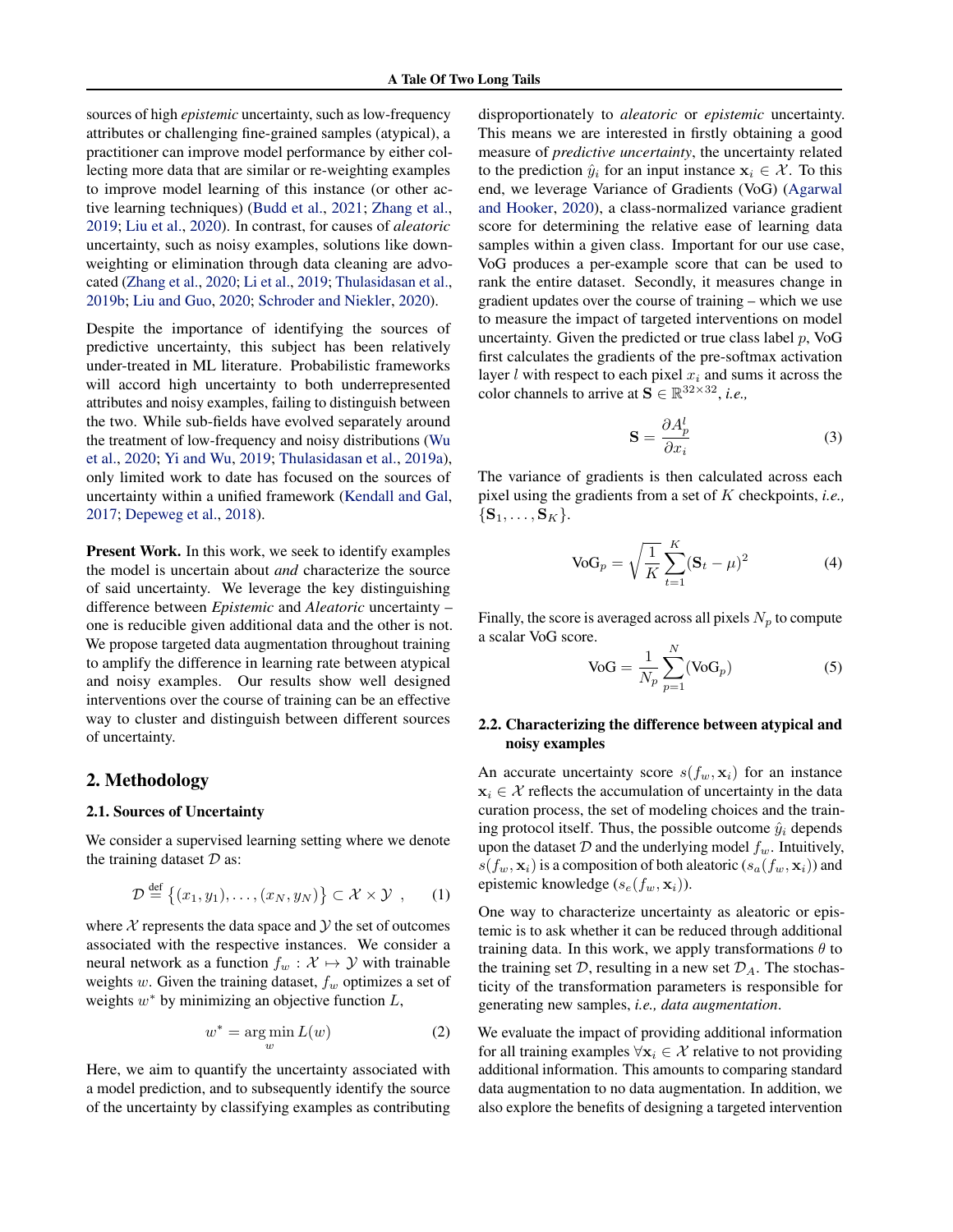#### A Tale Of Two Long Tails

<span id="page-2-0"></span>

Figure 2. VoG ranking for atypical and noisy subsets across training for different augmentation variants

– where rolling augmentation only selectively augments samples where the model is uncertain. For the first 3 epochs, rolling augments 100% i.e all of the samples. From the  $4<sup>th</sup>$ epoch, we utilize the VoG score to rank and begin selectively augmenting the top X% VoG percentile, with X reducing with every following epoch. X begins at 100% and is then reduced by 2% for every following epoch till we reach 20%. At this point, we continue to augment the images in the top 20% of the VOG ranking till the end of the training.

Given our hypothesis that additional information will help distinguish between reducible and irreducible error, we expect differences in the distributions of atypical and noisy to be amplified for the two augmentation schemes *relative* to no augmentation.

### 2.3. Experimental Framework

Dataset Construction. To understand how atypical and noisy examples are learned, we stratify atypical and noisy subsets where ground truth is known for these examples. We briefly describe the details below:

Atypical sub-sets. We construct two different atypical subsets based upon two different notions of typicality: 1) *Frequency* and 2) *Consistency*:

- 1. Frequency. We artificially create a known frequency disparity between examples. We sample a fraction of the dataset at random  $p$ . Of the remaining dataset, we sample a fraction  $t$  and create two copies of each example. t is selected such that the overall dataset size is the same as the original unmodified dataset.
- 2. Consistency. For the consistency setting, we utilize the C-Score [\(Jiang et al.,](#page-4-0) [2020\)](#page-4-0) as a pseudo-measure of how *typical* an example is *wrt* the other samples in the dataset. We directly use the pre-computed C-scores 1 available for Cifar-10 as a continuous measure of typicality.

For modeling a noisy subset, we follow [\(Zhang et al.,](#page-5-0) [2016\)](#page-5-0) and assign uniformly shuffled labels to a percentage of the training data. More specifically, this decision models noisy data as mislabelled instances. For both variants, we maintain a ratio of 20% noisy, 20% atypical, and 60% typical examples and ensure that it is the same size as the original dataset.

Frequency-Noise Dataset. We uniformly sample 20% (A) from Cifar-10 training set as atypical candidates. We sample another random  $20\%$  (N) from the remaining examples, uni-

<sup>1</sup>Available from [https://pluskid.github.io/](https://pluskid.github.io/structural-regularity/) [structural-regularity/](https://pluskid.github.io/structural-regularity/)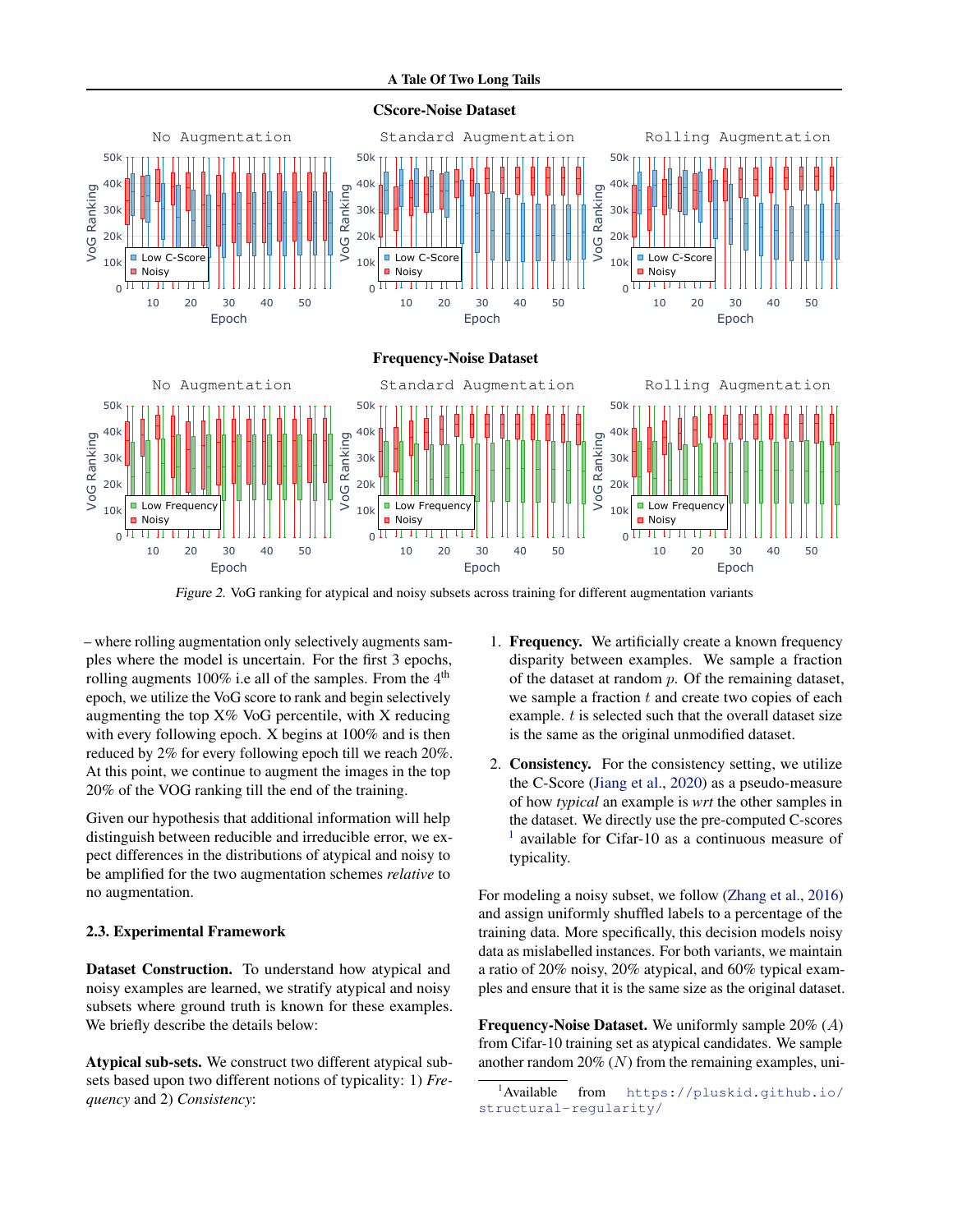| <b>DATASET</b> | <b>VARIANT</b>                           | <b>TEST ACC</b>         |
|----------------|------------------------------------------|-------------------------|
| FREQUENCY      | NO AUG.<br>STANDARD AUG.<br>ROLLING AUG. | 60.6%<br>67.7%<br>72.0% |
| <b>C-SCORE</b> | NO AUG.<br>STANDARD AUG.<br>ROLLING AUG. | 72.1%<br>76.9%<br>78.7% |

Table 1. Testing accuracies for different augmentation variants of LongTail datasets.

formly shuffle the labels and consider them as Noisy candidates. Finally, we sample 30% from the remaining Cifar-10 dataset, create two copies and add that as Typical candidates.

CScore-Noise Dataset. For the CScore-Noise dataset, we consider the bottom  $20\%$ (A) C-Score ranked images as atypical. Similar to the Frequency-Noise dataset, we then sample another random  $20\%(N)$  from the remaining examples, uniformly shuffle the labels and add these as Noisy candidates. The remaining 60% Cifar-10 dataset is considered as Typical.

We note that CScore-Noise preserves all original datapoints in Cifar-10 training set, whereas Frequency-Noise downsamples the number of original examples in order to maintain the same training set size. While Frequency-Noise and CScore-Noise differ in the construction of the atypical subset, both have the same fraction of noisy examples.

Training details. For all our Cifar-10 experiments, we use a WideResNet [\(Zagoruyko and Komodakis,](#page-5-0) [2016\)](#page-5-0) architecture. We train for 60 epochs using stochastic gradient descent (SGD). For training variants where augmentation is present, we use standard data augmentation by applying random horizontal flips and crops with padding. We use a base learning rate schedule of 0.1 and adaptively dampen it by a factor of  $0.2$  at the  $10<sup>th</sup>$ ,  $20<sup>th</sup>$  and  $30<sup>th</sup>$  training epochs. For our baseline variant on a clean dataset (no artificial stratification of noisy and atypical) we report a top-1 test-set accuracy of 93.11% for Cifar-10.

# 3. Results

We address the following key questions: Q1) Can the presence of additional information amplify differences in the rate of learning of atypical and noisy examples? and Q2) Do different atypical subsets exhibit different separability?

Q1) Characterizing differences between atypical and noisy subsets across training. In Fig. [2,](#page-2-0) we plot the distribution of ranks based on class-normalized VoG scores for both noisy and atypical samples across training. We now describe the effect of different augmentation variants on separating the noisy and atypical subsets.

No Augmentation. In Fig. [2,](#page-2-0) we observe a large overlap in the distribution of atypical and noisy examples in a training setting without augmentation. While there is a perceptible drop in Atypical VoG ranks relative to Noisy VoG ranks after ten epochs, the level of overlap between atypical and noisy remains high.

Standard Augmentation. We observe better separation between the noisy and atypical distributions using standard augmentation during training (Fig. [2\)](#page-2-0). The addition of information, even if done uniformly, provides the model with additional examples of the atypical instances. Atypical VoG ranks fall more markedly, while Noisy VoG ranks remain at the top of the distribution.

Rolling Augmentation. In Fig. [2,](#page-2-0) it is clear that rolling augmentation provides a notable improvement over no augmentation at helping distinguish between atypical and noisy examples. We note that rolling Augmentation leads to a slightly more pronounced separation of noisy and atypical examples than standard augmentation.

Q2) Differences between datasets. We note that this separability is more visible on the CScore-Noise dataset than the Frequency-Noise dataset. We believe this is because our frequency constraints limited the training dataset to 70% of the typical 50,000 examples (in order to make 2 copies and maintain the same training set size, only 30% of the dataset was sampled and expanded).

# 4. Conclusion

We leverage targeted augmentation interventions to characterize examples as dominated by *aleatoric* and *epistemic* uncertainty. We empirically show how augmentation protocols (both targeted and standard) amplify the differences in distribution between noisy and atypical examples. The slight improvement of targeted rolling augmentation over standard opens up interesting questions around 1) gaining a better understanding of what types of augmentations aid distinction between atypical and noisy, 2) experimenting with different augmentation protocols.

The motivation for this work is to eventually treat the atypical and noisy subsets in a dataset appropriately during training. Common remedies for noisy examples would include data cleaning or isolating a subset for re-labelling, whereas atypical examples may benefit from data augmentation, reweighting or additional data collection. An interesting area of future work is leveraging these targeted augmentations to inform these downstream remedies.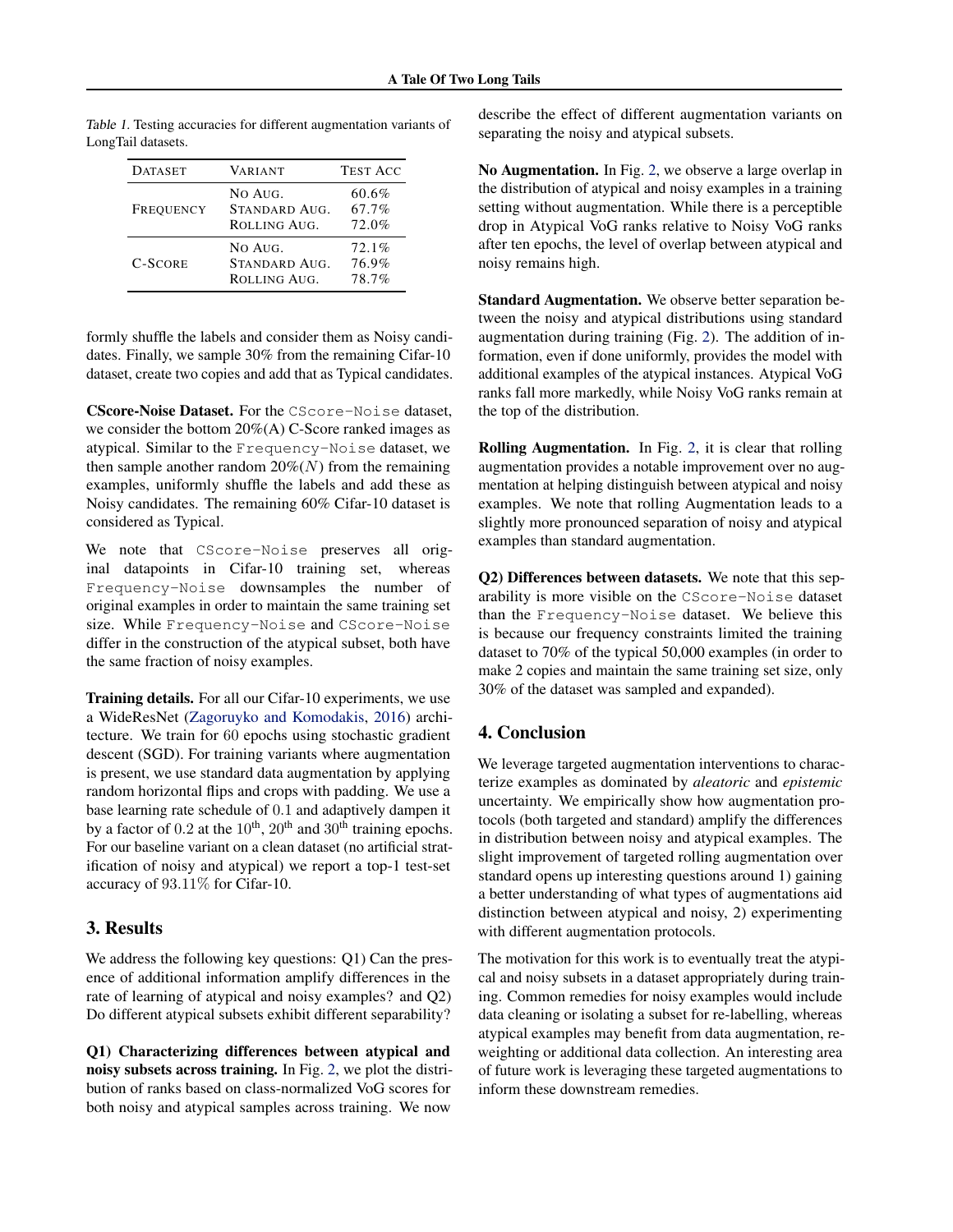#### <span id="page-4-0"></span>**REFERENCES**

- Chirag Agarwal and Sara Hooker. Estimating example difficulty using variance of gradients, 2020.
- Lucas Beyer, Olivier J. Hénaff, Alexander Kolesnikov, Xiaohua Zhai, and Aäron van den Oord. Are we done with ImageNet? *arXiv e-prints*, art. arXiv:2006.07159, June 2020.
- Samuel Budd, Emma C. Robinson, and Bernhard Kainz. A survey on active learning and human-in-the-loop deep learning for medical image analysis. *Medical Image Analysis*, 71:102062, Jul 2021. ISSN 1361-8415. doi: 10.1016/j.media.2021.102062. URL [http://dx.doi.](http://dx.doi.org/10.1016/j.media.2021.102062) [org/10.1016/j.media.2021.102062](http://dx.doi.org/10.1016/j.media.2021.102062).
- John S. Denker and Yann LeCun. Transforming neural-net output levels to probability distributions. In *Proceedings of the 3rd International Conference on Neural Information Processing Systems*, NIPS'90, page 853–859, San Francisco, CA, USA, 1990. Morgan Kaufmann Publishers Inc. ISBN 1558601848.
- Stefan Depeweg, Jose-Miguel Hernandez-Lobato, Finale Doshi-Velez, and Steffen Udluft. Decomposition of uncertainty in Bayesian deep learning for efficient and risksensitive learning. In Jennifer Dy and Andreas Krause, editors, *Proceedings of the 35th International Conference on Machine Learning*, volume 80 of *Proceedings of Machine Learning Research*, pages 1184–1193. PMLR, 10–15 Jul 2018. URL [http://proceedings.mlr.](http://proceedings.mlr.press/v80/depeweg18a.html) [press/v80/depeweg18a.html](http://proceedings.mlr.press/v80/depeweg18a.html).
- Sarah M Erfani, Sutharshan Rajasegarar, Shanika Karunasekera, and Christopher Leckie. High-dimensional and large-scale anomaly detection using a linear one-class svm with deep learning. *Pattern Recognition*, 58:121– 134, 2016.
- Vitaly Feldman. Does learning require memorization? a short tale about a long tail. In *Proceedings of the 52nd Annual ACM SIGACT Symposium on Theory of Computing*, STOC 2020, page 954–959, New York, NY, USA, 2020. Association for Computing Machinery. ISBN 9781450369794. doi: 10.1145/ 3357713.3384290. URL [https://doi.org/10.](https://doi.org/10.1145/3357713.3384290) [1145/3357713.3384290](https://doi.org/10.1145/3357713.3384290).
- Douglas M Hawkins. The detection of errors in multivariate data using principal components. *Journal of the American Statistical Association*, 69(346):340–344, 1974.
- Dan Hendrycks and Kevin Gimpel. A baseline for detecting misclassified and out-of-distribution examples in neural networks. *CoRR*, abs/1610.02136, 2016. URL [http:](http://arxiv.org/abs/1610.02136) [//arxiv.org/abs/1610.02136](http://arxiv.org/abs/1610.02136).
- Sara Hooker, Aaron Courville, Gregory Clark, Yann Dauphin, and Andrea Frome. What do compressed deep neural networks forget?, 2020.
- Ziheng Jiang, Chiyuan Zhang, Kunal Talwar, and Michael C. Mozer. Characterizing Structural Regularities of Labeled Data in Overparameterized Models. *arXiv e-prints*, art. arXiv:2002.03206, February 2020.
- Alex Kendall and Yarin Gal. What uncertainties do we need in bayesian deep learning for computer vision? In I. Guyon, U. V. Luxburg, S. Bengio, H. Wallach, R. Fergus, S. Vishwanathan, and R. Garnett, editors, *Advances in Neural Information Processing Systems*, volume 30. Curran Associates, Inc., 2017. URL [https://proceedings.](https://proceedings.neurips.cc/paper/2017/file/2650d6089a6d640c5e85b2b88265dc2b-Paper.pdf) [neurips.cc/paper/2017/file/](https://proceedings.neurips.cc/paper/2017/file/2650d6089a6d640c5e85b2b88265dc2b-Paper.pdf) [2650d6089a6d640c5e85b2b88265dc2b-Paper](https://proceedings.neurips.cc/paper/2017/file/2650d6089a6d640c5e85b2b88265dc2b-Paper.pdf). [pdf](https://proceedings.neurips.cc/paper/2017/file/2650d6089a6d640c5e85b2b88265dc2b-Paper.pdf).
- P. Langley. Crafting papers on machine learning. In Pat Langley, editor, *Proceedings of the 17th International Conference on Machine Learning (ICML 2000)*, pages 1207–1216, Stanford, CA, 2000. Morgan Kaufmann.
- Junnan Li, Yongkang Wong, Qi Zhao, and Mohan S. Kankanhalli. Learning to learn from noisy labeled data. In *2019 IEEE/CVF Conference on Computer Vision and Pattern Recognition (CVPR)*, pages 5046–5054, 2019. doi: 10.1109/CVPR.2019.00519.
- Jialun Liu, Yifan Sun, Chuchu Han, Zhaopeng Dou, and Wenhui Li. Deep representation learning on long-tailed data: A learnable embedding augmentation perspective. In *Proceedings of the IEEE/CVF Conference on Computer Vision and Pattern Recognition (CVPR)*, June 2020.
- Y. Liu and Hong-Yi Guo. Peer loss functions: Learning from noisy labels without knowing noise rates. *ArXiv*, abs/1910.03231, 2020.
- Curtis G. Northcutt, Anish Athalye, and Jonas Mueller. Pervasive label errors in test sets destabilize machine learning benchmarks, 2021.
- Emanuel Parzen. On estimation of a probability density function and mode. *The annals of mathematical statistics*, 33(3):1065–1076, 1962.
- M Rosenblatt. Remarks on some nonparametric estimates of a density function. annals of mathematical statistics. 1956.
- Lukas Ruff, Robert Vandermeulen, Nico Goernitz, Lucas Deecke, Shoaib Ahmed Siddiqui, Alexander Binder, Emmanuel Müller, and Marius Kloft. Deep one-class classification. In *International conference on machine learning*, pages 4393–4402. PMLR, 2018.